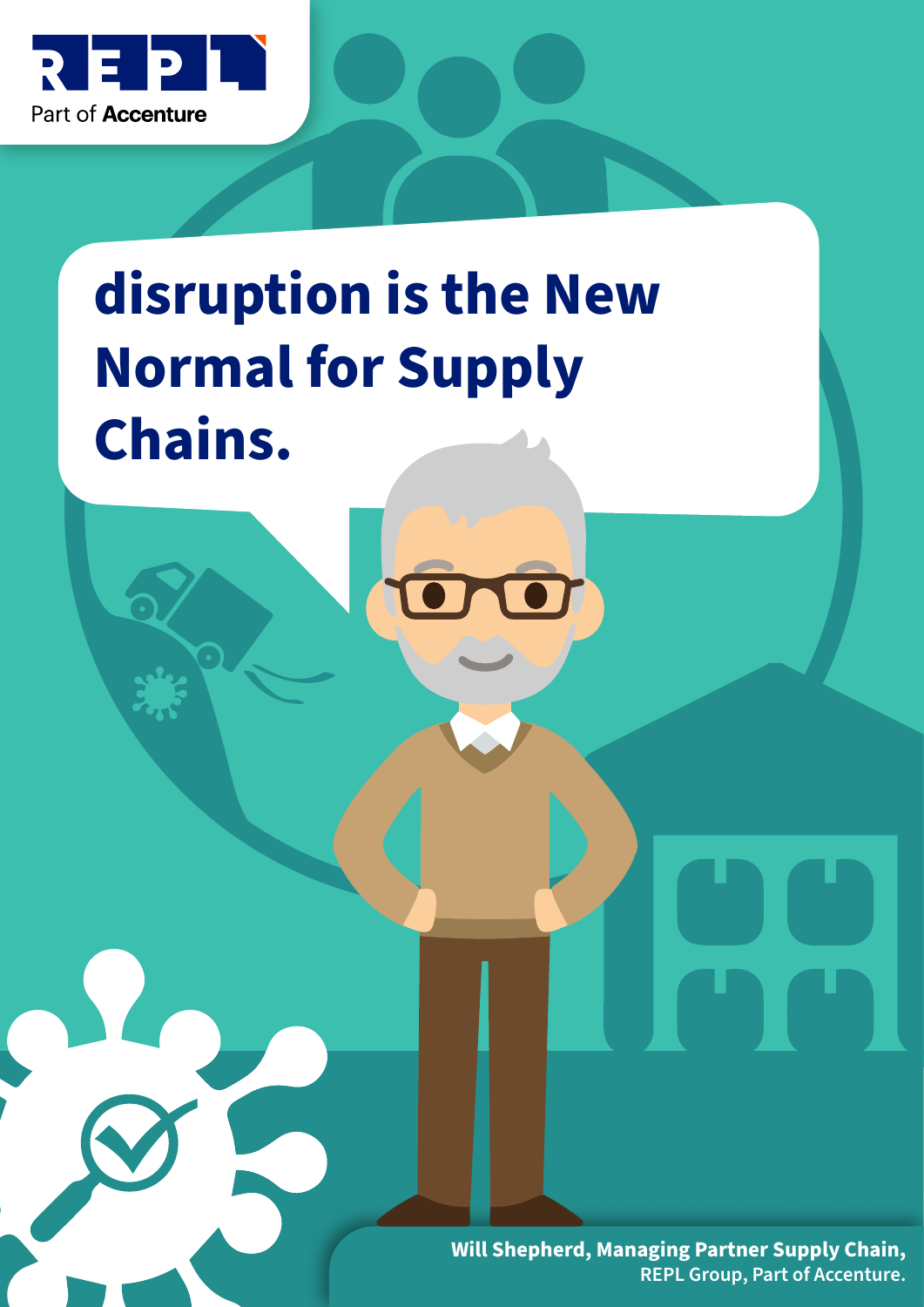# **introduction.**

**2020 saw huge pressures and new challenges put on global supply chains. While the fallout from the pandemic undoubtedly forced retail businesses to adapt their processes, the reality is that there were many issues placing strain on supply chains well before 2020.**

**The disruption that plagues supply chains in the modern day has been shaped by increasingly complex consumer demands, the**  shift to e-commerce, smaller pick volumes and the increasing **disengagement of workforces. Covid-19 has accelerated these issues, and for retail distribution centres and warehouse operators, a drastic change was required to meet evolving demands and mitigate business-threatening consequences of the volatile retail landscape, with research showing that even a short disruption of 30 days or less has the potential of a 3-5% impact on an organisation's entire EBITDA. Disruption isn't going to go away, so how can retailers embrace the opportunities in their warehouses and tackle it head on?**

even a disruption of 30 days or less has the potential of a

#### **3-5% impact**

on a organisation's entire EBITDA.

**opportunities explored with this factsheet:**



## **going digital.**

Technology in supply chain management has enhanced dramatically in recent years, especially in the area of artificial intelligence and advanced analytics. Despite this, new research from REPL Group has uncovered that only 40% of global retailers asked have the flexibility within their systems to model for different scenarios, with an unsurprising but huge 83% saying COVID has heightened these issued and made forecasting a challenge.

AI can be leveraged to harness data, such as IoT-enabled fleet information, and help drive efficient decision making, while demand forecasting enabled by machine learning can help reduce waste, cost and ultimately improve the customer experience. Research by

#### **only 40%**

of global retailers have the flexibility within their systems to model for different scenarios

McKinsey found that 61% of executives reported decreased costs from the utilisation of AI in their supply chains.

The expansion of IoT into a wide range of devices also has its part to play here. Dynamic inventory tracking can provide real-time, automated feedback, while advanced management systems can automatically send and receive inputs from different stages of the chain back to centralised software, with advanced algorithms helping to raise efficiency. Connecting siloed data to a centralised system enhances the business's overall resilience to external influences through better connectivity and increased visibility across the whole network.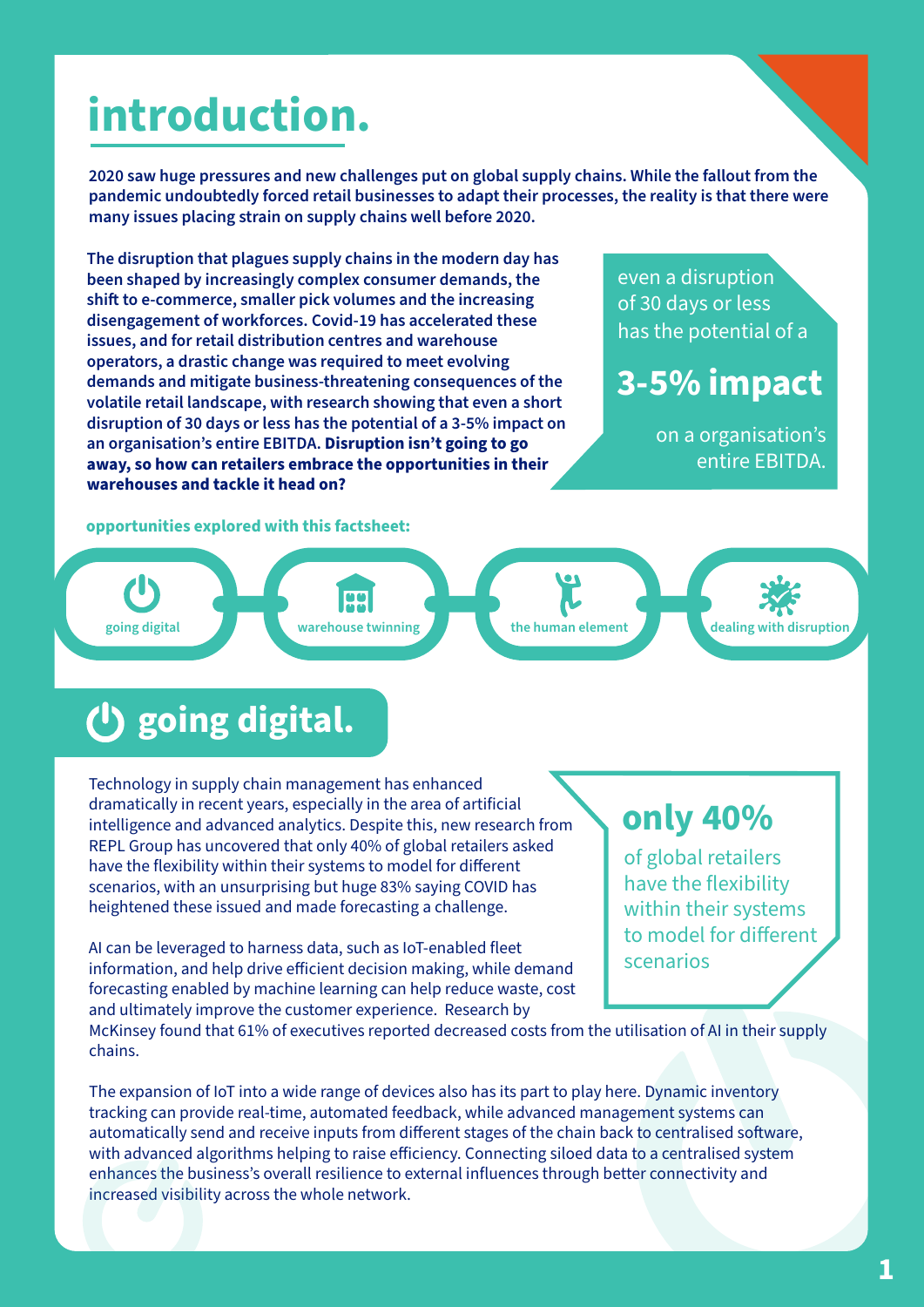#### **warehouse twinning.**

It's not just AI and IoT that has a role to play in managing disruption effectively for supply chains. As interruptions add a heightened level of pressure on warehouses, many have the catch-22 situation of needing to make improvements to layouts and workflows within their buildings to ease these challenges, but cannot afford to take the time to shut the premises down in order to do so. Digital twin simulations can provide the solution by creating a digital replica of the warehouse space. Here, operators can experiment with customised floorplans and workflows to decipher more efficient strategies for the future. Implementation of digital twins has only been accelerated by Covid-19 this year, with a third of mid to large-sized companies with IoT implementations looking to incorporate at least one digital twin by 2023.

Utilising a twin digital environment allows warehouse operators to analyse areas of the SKU mix for improvements, gain insight as to the where spikes of seasonal demand lie in certain products and gain visibility of the parts of the warehouse floor and supply chain process where automotive technologies can make a difference.

### **the human element.**

Elements of digitisation can also work towards freeing human resources from the mundane tasks that can easily take up most of their time. Goods to person systems allow for items to be brought to pickers, reducing time spent travelling across the warehouse floor, while self-driving carts reduce an employee's milage by completing most of the aisle movement while travelling from the plant to the warehouse.

While extremely valuable during a time where social distancing between human workers should be maintained due to the pandemic, giving more time back to warehouse employees through these technologies also allows them to dedicate focus on more engaging and challenging tasks within the businesses, while meeting increased consumer demand.

# **dealing with disruption.**

While disruption now comes in many forms for warehouse operators, pursuing digitisation can provide the productivity, agility and robustness needed to deal with developing external pressures. The Covid-19 pandemic has undoubtedly pushed supply chains to make efficiency-driven changes, but it has also introduced a change in consumer shopping habits, with REPL's research all highlighting that 53% of retail decision-makers were anticipating an increase in online sales at the start of 2021, bringing with it concerns on the supply chain impact.

Rather than viewing this shift as a further challenge for business operations this year, warehouse operators must instead consider the opportunities, acting now to increase supply chain efficiency and compete more strongly in an ever-more complex market.